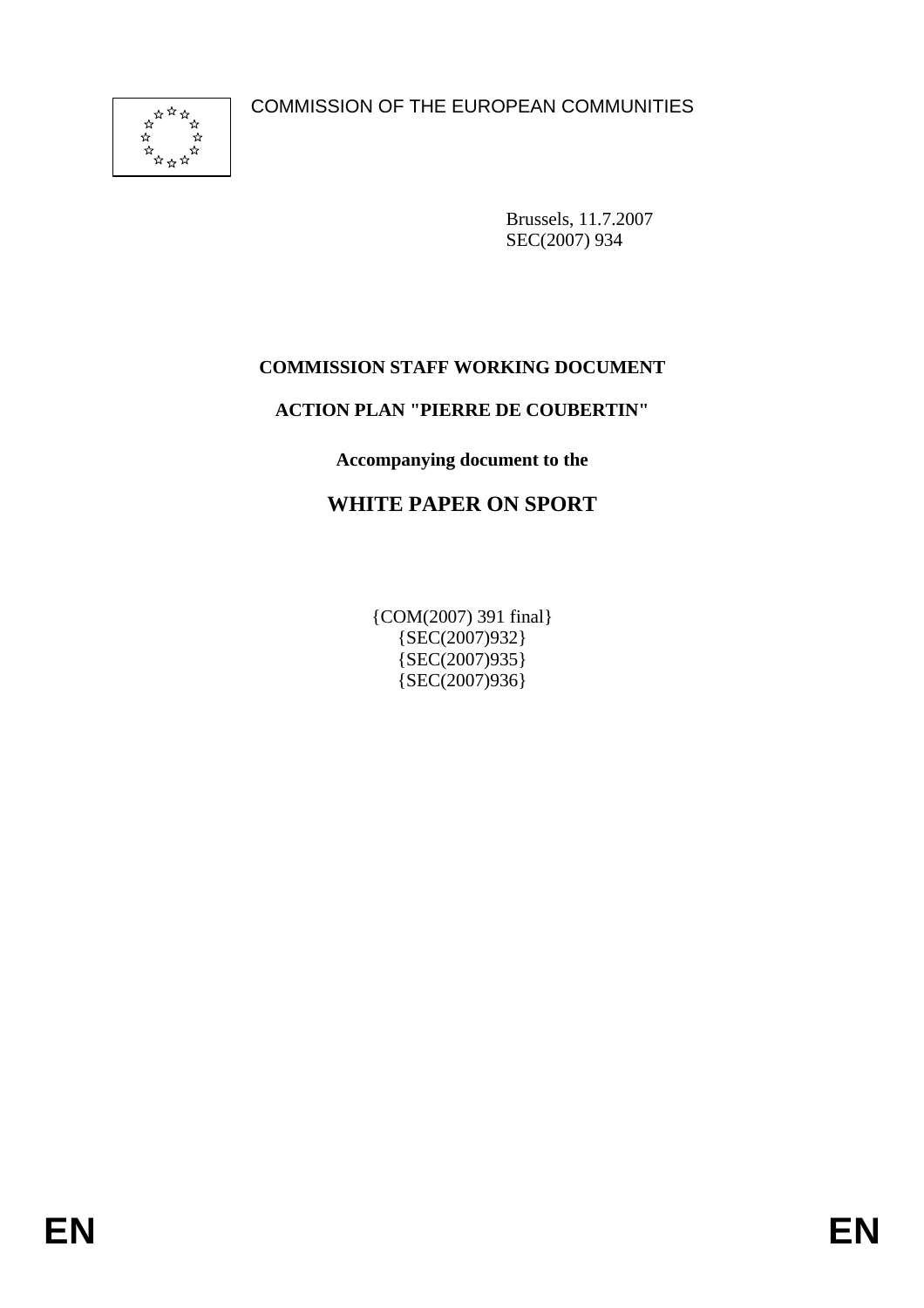#### ACTION PLAN "PIERRE DE COUBERTIN"

The White Paper on Sport contains a number of proposed actions to be implemented or supported by the Commission. These actions are brought together in the present Action Plan, named after Pierre de Coubertin. The Action Plan will guide the Commission in its sportrelated activities during the coming years while fully taking into account and respecting the principle of subsidiarity and the autonomy of sport organisations.

#### **A. The societal role of sport**

#### **A.1. Public health and physical activity**

(1) Together with the Member States, develop new physical activity guidelines.

(2) Support an EU Health-Enhancing Physical Activity network and, if appropriate, smaller and more focused networks dealing with specific aspects of the topic.

(3) Mobilise the 7th Framework Programme for Research and Technological Development (RTD), the EU Public Health Programme, the Youth and Citizenship programmes and the Life-Long Learning (LLL) Programme.

#### *A.2. Fight against doping*

(4) Support partnerships through training courses and networking between training centres for law enforcement officers.

(5) Facilitate a coordinated EU approach in the fight against doping, e.g. by supporting a network of national anti-doping organisations.

#### *A.3. Education and training*

(6) Promote participation in educational opportunities through sport under the Lifelong Learning Programme (Comenius, Erasmus, Leonardo da Vinci, Grundtvig).

(7) Identify projects for the implementation of the European Qualification Framework (EQF) and the European Credit System for Vocational Education and Training (ECVET) in the sport sector.

(8) Introduce the award of a European label to schools actively supporting physical activities.

(9) Complete the analysis of rules requiring that teams include a certain quota of locally trained players.

*A.4. Volunteering in sport, active citizenship and non-profit sport organisations* 

(10) Together with Member States, identify key challenges for non-profit sport organisations and the main characteristics of services provided by these organisations.

(11) Support grassroots sport through the Europe for Citizens Programme.

(12) Encourage young people's volunteering in sport through the Youth in Action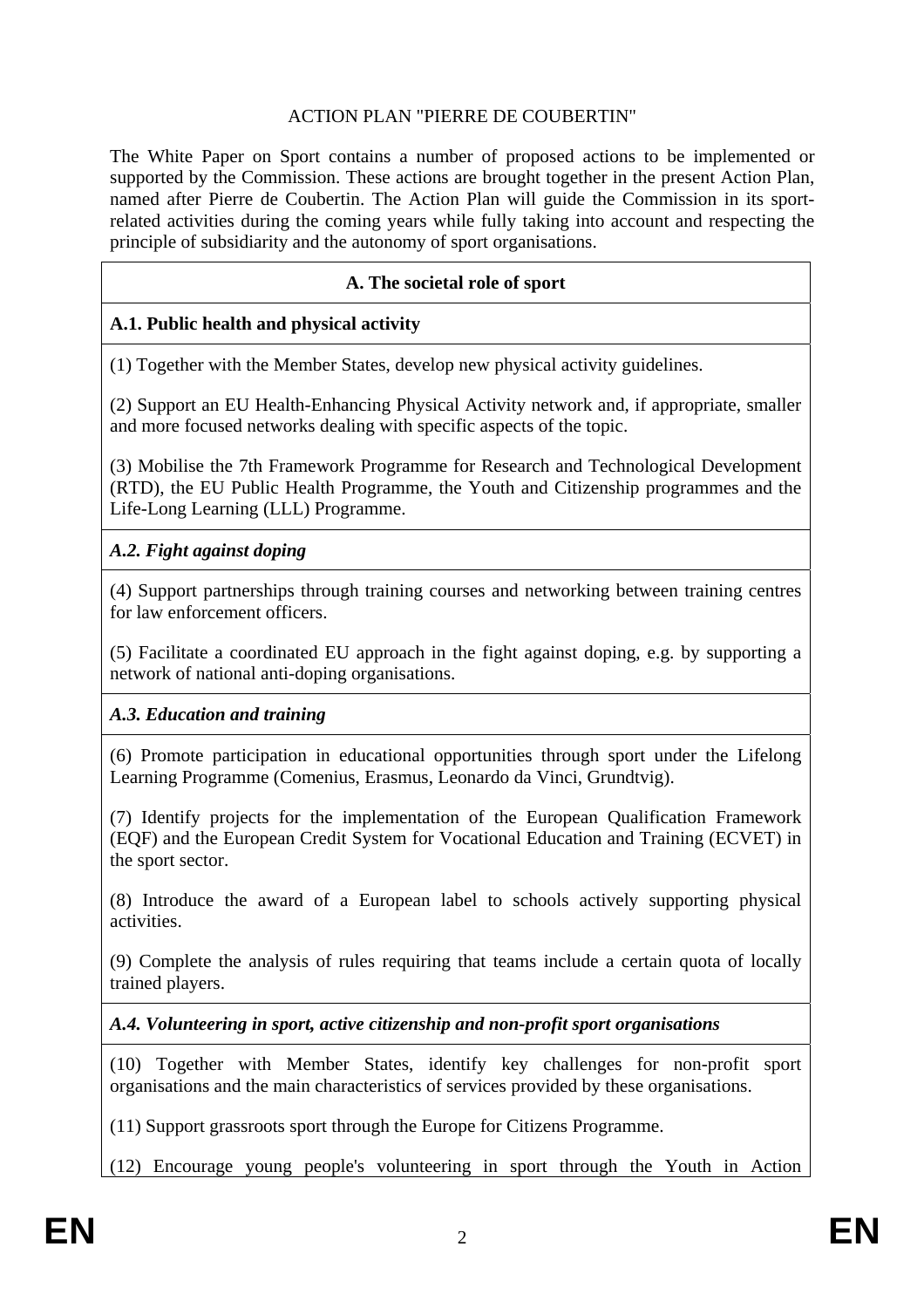Programme.

(13) Develop the exchange of information and best practice on volunteering in sport.

(14) Launch a study on volunteering in sport.

# *A.5. Social inclusion in and through sport*

(15) Mobilise the Progress, Lifelong Learning, Youth in Action and Europe for Citizens programmes as well as the European Social Fund, the European Regional Development Fund and the European Integration Fund to support actions promoting social inclusion and integration through sport and combating discrimination in sport.

(16) In the Action Plan on the European Union Disability Strategy, take into account the importance of sport for disabled people and support Member State actions in this field.

(17) In the framework of the Roadmap for Equality between Women and Men 2006-2010, encourage the mainstreaming of gender issues into sports-related activities, with a specific focus on access to sport for immigrant women and women from ethnic minorities, women's access to decision-making positions in sport and media coverage of women in sport.

*A.6. Prevention of and fight against racism and violence in sport* 

(18) As regards racism and xenophobia, promote dialogue and exchange of best practices in the existing cooperation framework.

(19) Promote, in accordance with national and EU rules applicable, the exchange of operational information and practical know-how and experience on the prevention of violent and racist incidents between law enforcement services and with sport organisations.

(20) Analyse possibilities for new legal instruments and other EU-wide standards to prevent public disorder at sport events.

(21) Promote a multidisciplinary approach to preventing anti-social behaviour, with a special focus given to socio-educational actions such as fan-coaching (long-term work with supporters to develop a positive and non-violent attitude).

(22) Strengthen regular and structured cooperation among law enforcement services, sport organisations and other stakeholders.

(23) Encourage the use of the following programmes, to contribute to the prevention of and fight against violence and racism in sport: Youth in Action, Europe for Citizens, DAPHNE III, Fundamental Rights and Citizenship and Prevention and Fight against Crime.

(24) Organise a high level conference to discuss measures contributing to prevent and fight violence and racism in sport events with stakeholders.

*A.7. Sport in the Union's external relations* 

(25) Promote the use of sport as a tool in the EU's development policy.

(26) Include sport-related issues in policy dialogue and cooperation with partner countries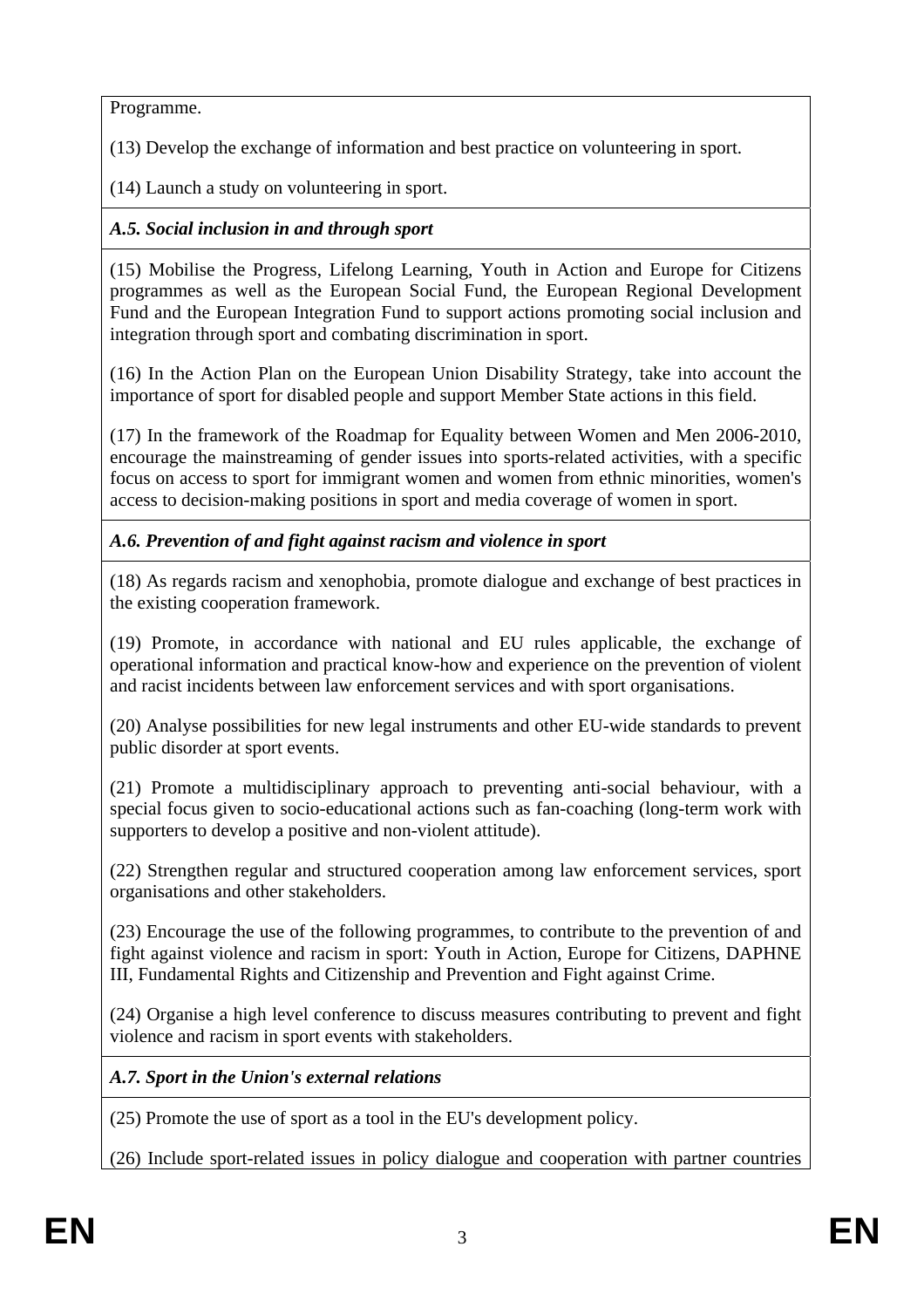when appropriate. Promote sport as an element of the EU's public diplomacy.

(27) Pay particular attention to the sport sector when implementing the recently presented Communication on circular migration and mobility partnerships with third countries.

(28) Pay particular attention to the sport sector when elaborating harmonised schemes for the admission of various categories of third country nationals for economic purposes on the basis of the 2005 Policy Plan on Legal Migration.

# *A.8. Sustainable development*

(29) Encourage the participation of sport stakeholders in the Eco Management Audit Scheme (EMAS), Community Eco-Label Award schemes and green procurement, and promote these schemes during major sport events in cooperation with Member States, sport organisations and organisers.

(30) Promote green procurement in the political dialogue with Member States and other concerned parties.

(31) Raise awareness, through guidance developed in cooperation with relevant stakeholders (policy makers, SMEs, local communities), about the need to work together in partnership at the regional level to organise sport events in a sustainable way.

(32) Take sport into account in the new Life+ programme.

## **B. The economic dimension of sport**

### *B.1. Economic impact of sport*

(33) Together with Member States, develop a European statistical method for measuring the economic impact of sport.

(34) Conduct specific sport-related surveys to provide non-economic information on sport.

(35) Launch a study to assess the sport sector's contribution to the Lisbon Agenda.

(36) Organise the exchange of best practices concerning the organisation of large sport events.

# *B.2. Public support for sport*

(37) Carry out a study on the financing of grassroots sport and sport for all in the Member States from both public and private sources, and on the impact of on-going changes in this area.

(38) Defend the possibilities of reduced VAT rates for sport.

# **C. The organisation of sport**

*C.1. Free movement and nationality* 

(39) Combat discrimination based on nationality in all sports through political dialogue,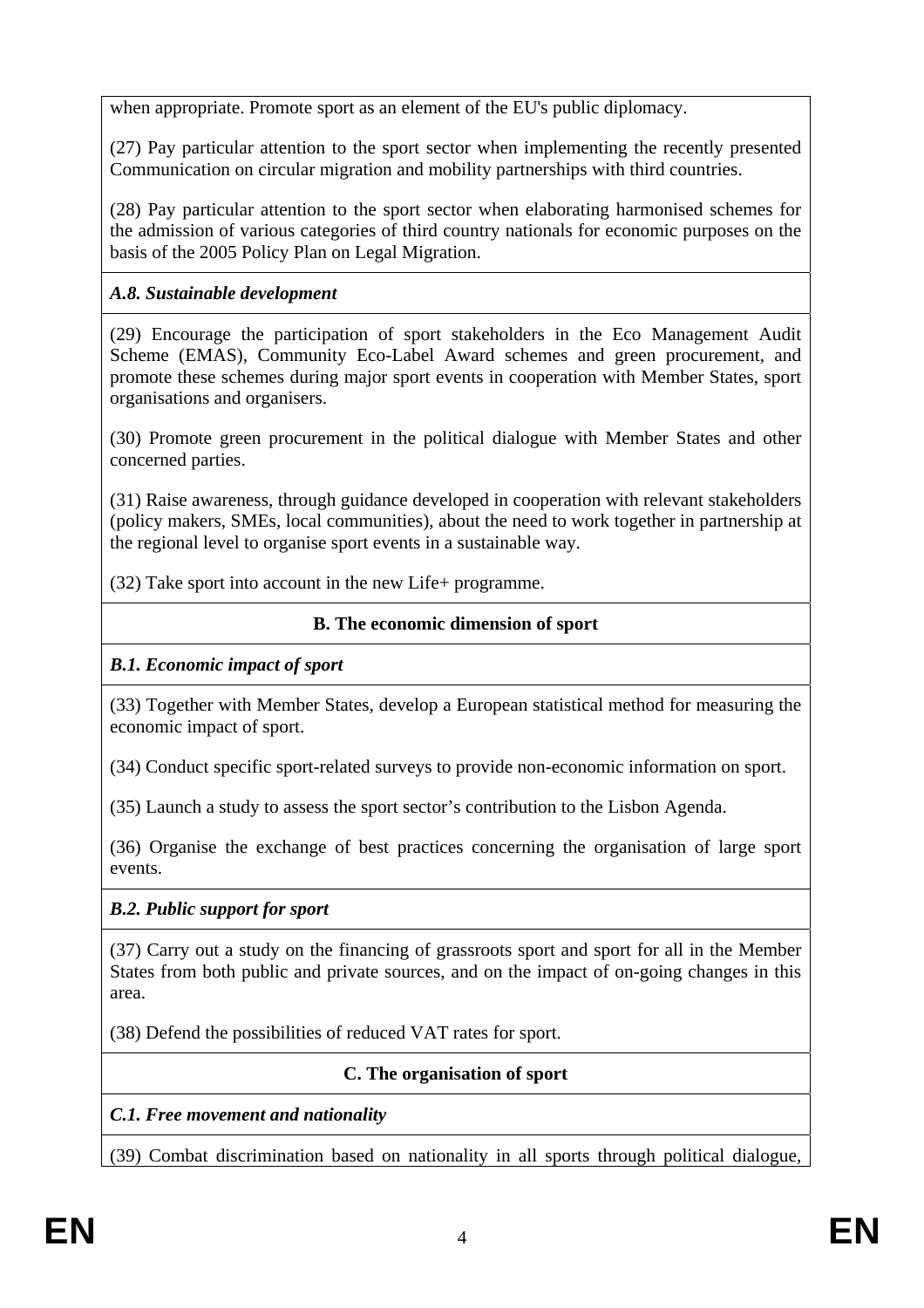recommendations, structured dialogue with stakeholders and infringement procedures when appropriate.

(40) Launch a study on access to individual sport competitions for non-nationals.

## *C.2 Players' agents*

(41) Carry out an impact assessment to provide a clear overview of the activities of players' agents in the EU and an evaluation of whether action at EU level is necessary, which will also analyse the different possible options.

## *C.3. Protection of minors*

(42) Continue to monitor the implementation of EU legislation, in particular the Directive on the Protection of Young People at Work.

(43) Propose to Member States and sport organisations to cooperate on the protection of the moral and physical integrity of young people through the dissemination of information on existing legislation, establishment of minimum standards and exchange of best practices.

## *C.4. Corruption, money-laundering and other financial crime*

(44) Support public-private partnerships representative of sports interests and anticorruption authorities, which would identify vulnerabilities to corruption in the sport sector and assist in the development of effective preventive and repressive strategies to counter such corruption.

(45) Continue to monitor the implementation of EU anti-money laundering legislation in the Member States with regard to the sport sector.

# *C.5. Licensing systems*

(46) Establish a dialogue with sport organisations on self-regulatory licensing systems for clubs/teams.

(47) Starting with football, organise a conference with UEFA, EPFL, Fifpro, national associations and national leagues on existing licensing systems and best practices in this field.

### *C.6. Media*

(48) Recommend to sport organisations to pay due attention to the creation and maintenance of solidarity mechanisms for an equitable redistribution of income between clubs and between professional and amateur sport.

### **D. Follow-up**

### *D.1. Structured dialogue with sport stakeholders*

(49) Provide for a more efficient dialogue structure on sport at EU level, including the organisation of an annual European Sport Forum and thematic discussions with targeted